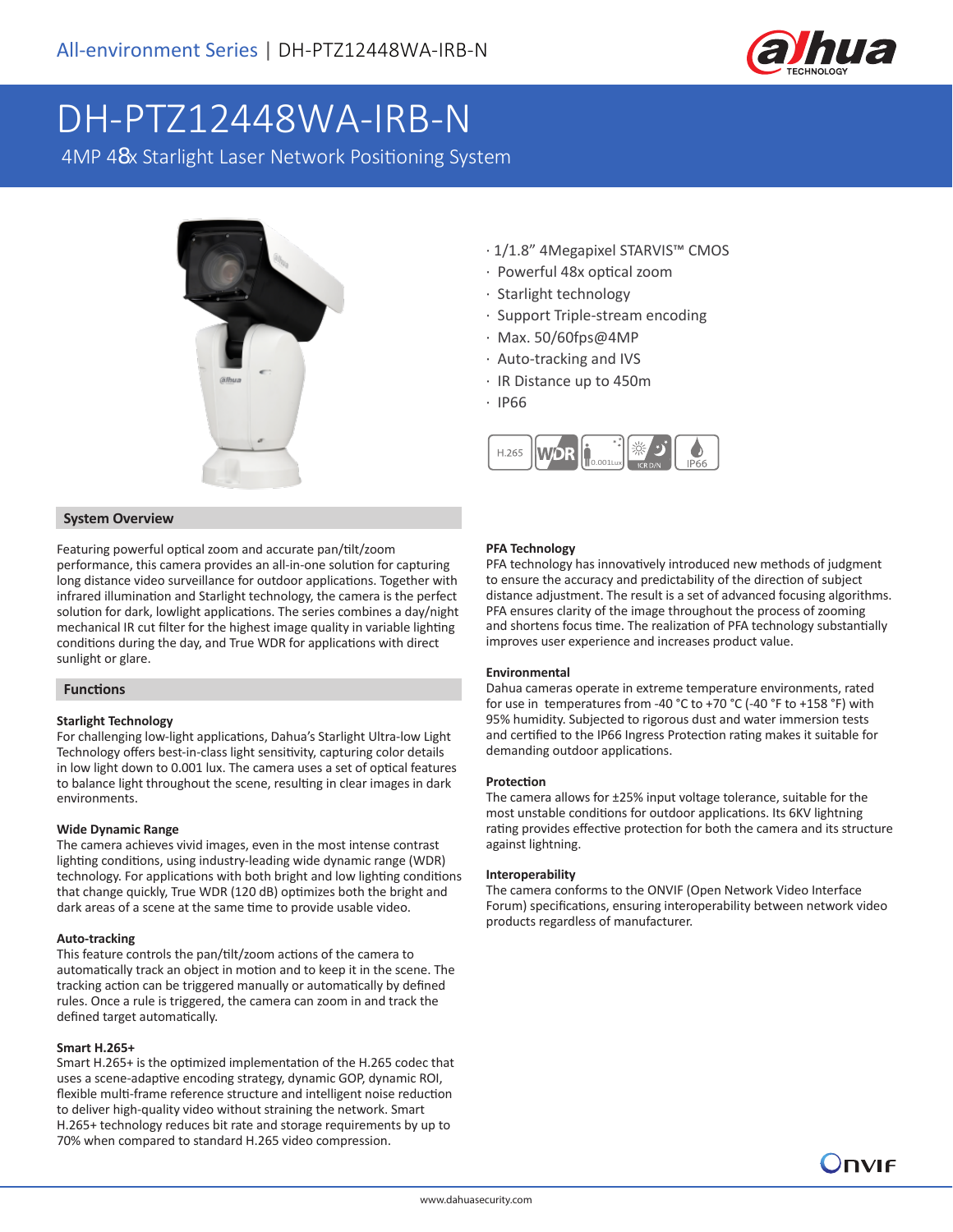# All-environment Series | DH-PTZ12448WA-IRB-N

# **Technical Specification**

## **Camera**

| 1/1.8" CMOS                                                     |
|-----------------------------------------------------------------|
| 2560(H) x 1440(V), 4 Megapixels                                 |
| Progressive                                                     |
| $1/1s^{\sim}1/30,000s$                                          |
| Color: 0.001Lux@F1.4; B/W: 0.0001Lux@F1.4;<br>0Lux@F1.4 (IR on) |
| More than 55dB                                                  |
| Distance up to 450m((476ft)                                     |
| Zoom Prio/Manual/SmartIR                                        |
| 8                                                               |
| Support                                                         |
|                                                                 |
| 6.25mm-300mm                                                    |
| $F1.4^{\sim} F4.5$                                              |
| H: 1.8°-62.4°; V: 1.0°-36.6°; D: 2.0°-69.8°                     |
| 48x                                                             |
| Auto/Semi-Auto/Manual                                           |
| $0.5m - 2m (1.64 ft - 6.56 ft)$                                 |
|                                                                 |

#### **DORI Distance**

\*Note: The DORI distance is a "general proximity" of distance which makes it easy to pinpoint the right camera for your needs. The DORI distance is calculated based on sensor specification and lab test result according to EN 62676-4 which defines the criteria for Detect, Observe, Recognize and Identify respectively.

| <b>Detect</b>     | Observe            | Recognize         | Identify         |
|-------------------|--------------------|-------------------|------------------|
| 3531 m(11584.6ft) | 1412 m (4632.5 ft) | 706 m (2316.3 ft) | 353 m (1158.1ft) |
| <b>PTZ</b>        |                    |                   |                  |

| Pan/Tilt Range              | Pan: 0° ~ 360° endless; Tilt: -90° ~ 45°                                                                                             |
|-----------------------------|--------------------------------------------------------------------------------------------------------------------------------------|
| <b>Manual Control Speed</b> | Pan: 0.1° ~160° /s; Tilt: 0.1° ~60° /s                                                                                               |
| Preset Speed                | Pan:160° /s; Tilt: 60° /s                                                                                                            |
| Presets                     | 300                                                                                                                                  |
| PTZ Mode                    | 5 Pattern, 8 Tour, Auto Pan , Auto Scan                                                                                              |
| Speed Setup                 | Human-oriented focal Length/ speed adaptation                                                                                        |
| Power up Action             | Auto restore to previous PTZ and lens status after<br>power failure                                                                  |
| <b>Idle Motion</b>          | Activate Preset/ Scan/ Tour/ Pattern if there is no<br>command in the specified period                                               |
| Protocol                    | DH-SD, Pelco-P/D (Auto recognition)                                                                                                  |
| Intelligence                |                                                                                                                                      |
| <b>Event Trigger</b>        | Motion detection, Video tampering, Scene<br>changing, Network disconnection, IP address<br>conflict, Illegal Access, Storage anomaly |
|                             |                                                                                                                                      |

| <b>Auto Tracking</b>                           | Support                                                                                                                                                                              |
|------------------------------------------------|--------------------------------------------------------------------------------------------------------------------------------------------------------------------------------------|
| <b>Perimeter Protection</b>                    | Tripwire and intrusion. Support alarm triggering by<br>target types (human and vehicle). Support filtering<br>false alarms caused by animals, rustling leaves,<br>bright lights, etc |
| <b>Advanced Intelligent Functions</b>          | Face Detection, Heat Map                                                                                                                                                             |
| Video                                          |                                                                                                                                                                                      |
| Compression                                    | H.265+/H.265/H.264+/H.264                                                                                                                                                            |
| <b>Streaming Capability</b>                    | 3 Streams                                                                                                                                                                            |
| Resolution                                     | 4MP(2560 x 1440)/3M(2048×1536)/1080P(19<br>20×1080)/1.3M(1280x960)/720P(1280×720)/<br>D1(704×576/704×480)/CIF(352×288/352×240)                                                       |
|                                                | Main stream:<br>4M/3M/1080P/1.3M/720P(1~50/60fps)                                                                                                                                    |
| <b>Frame Rate</b>                              | Sub stream1: $D1/CIF(1 ~ 25/30fps)$                                                                                                                                                  |
|                                                | Sub stream2: 1080P/1.3M/720P (1 ~ 25/30fps)                                                                                                                                          |
| <b>Bit Rate Control</b>                        | CBR/VBR                                                                                                                                                                              |
| <b>Bit Rate</b>                                | H.264: 3072 Kbps-15104 Kbps<br>H.265: 1280 Kbps-9216 Kbps                                                                                                                            |
| Day/Night                                      | Auto(ICR) / Color / B/W                                                                                                                                                              |
| <b>Backlight Compensation</b>                  | BLC / HLC / WDR (120dB)                                                                                                                                                              |
| <b>White Balance</b>                           | Auto, ATW, Indoor, Outdoor, Manual                                                                                                                                                   |
| Gain Control                                   | Auto / Manual                                                                                                                                                                        |
| Noise Reduction                                | Ultra DNR (2D/3D)                                                                                                                                                                    |
| <b>Motion Detection</b>                        | Support                                                                                                                                                                              |
| Region of Interest                             | Support                                                                                                                                                                              |
| <b>Electronic Image</b><br>Stabilization (EIS) | Support                                                                                                                                                                              |
| Defog                                          | Support                                                                                                                                                                              |
| Digital Zoom                                   | 16x                                                                                                                                                                                  |
| Flip                                           | $180^\circ$                                                                                                                                                                          |
| <b>Privacy Masking</b>                         | Up to 24 areas                                                                                                                                                                       |
| Audio                                          |                                                                                                                                                                                      |
| Compression                                    | G.711a/G.711Mu/AAC/G.722/G.726/MPEG2-L2                                                                                                                                              |
| <b>Network</b>                                 |                                                                                                                                                                                      |
| Ethernet                                       | RJ-45 (10Base-T/100Base-TX)                                                                                                                                                          |
| Protocol                                       | IPv4/IPv6, HTTP, HTTPS, SSL, TCP/IP, UDP, UPnP,<br>ICMP, IGMP, SNMP, RTSP, RTP, SMTP, NTP, DHCP,<br>DNS, PPPOE, DDNS, FTP, IP Filter, QoS, Bonjour, 802.1x                           |
| Interoperability                               | ONVIF Profile S&G, API                                                                                                                                                               |
| <b>Streaming Method</b>                        | Unicast / Multicast                                                                                                                                                                  |
| Max. User Access                               | 20 users                                                                                                                                                                             |
| <b>Edge Storage</b>                            | NAS (Network Attached Storage), Local PC for<br>instant recording, Micro SD card 256GB                                                                                               |
| Web Viewer                                     | IE, Chrome, Firefox, Safari                                                                                                                                                          |
| Management Software                            | Smart PSS, DSS, DMSS                                                                                                                                                                 |
| Smart Phone                                    | IOS, Android                                                                                                                                                                         |